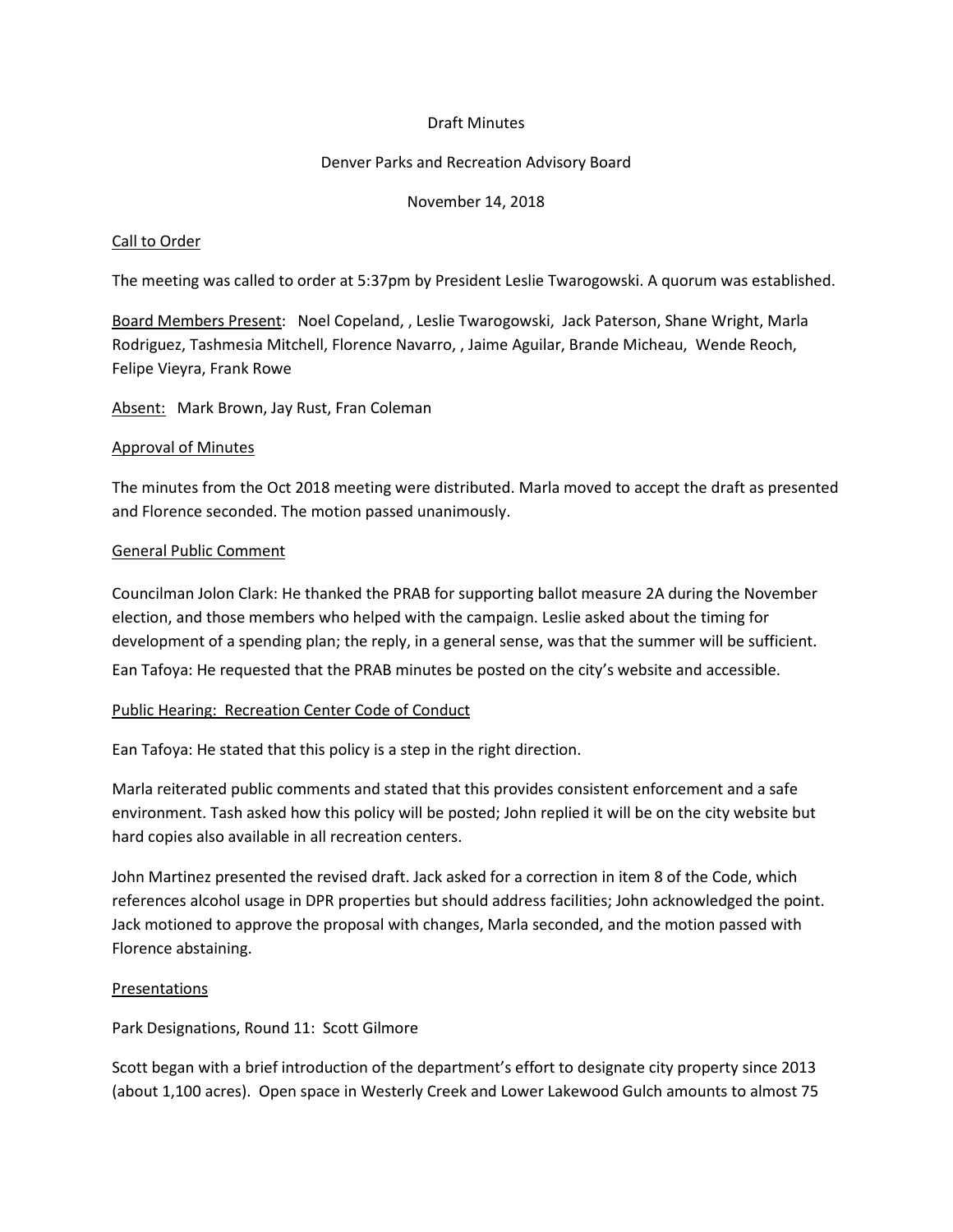acres. Scott indicated that INC has also been involved in this process. He summarized some of the considerations of the process. He used City Park as an example where there is sometimes a need to classify as "partially designated" since an additional strip of adjacent ROW which be included during the golf course re-development. Leslie asked about properties near DIA. David asked how the process pertains to potential new property acquisitions. Jaime asked about possible inclusions from areas within Sun Valley and inquired whether the "round pools" in Lower Lakewood Gulch assist in storm water flow. David asked if additional PRAB members are useful in the process.

# Executive Directors Report (Happy Haynes)

Happy addressed a recent proposal to the USGS, by a Denver resident, to re-name Mt. Evans. The basis for this proposal came to light in the context of the Colorado legislature formally naming the peak after the former Governor (who was involved in the Sand Creek Massacre 30 years prior). The proposal is to rename the fourteener honoring the Indian tribes slaughtered. Happy thought the concept has merit, though she deferred to historical research and input from appropriate tribal council as well as others to draft an appropriate name. She cited the precedent of the renaming of Mt. McKinley to honor indigenous peoples name for the peak (now named Mt. Denali). There was some discussion of the need for a number of stakeholders (including DPR) participation in the process; Jaime, David, Tash, and Shane expressed support of the process, Jack asked for more information from the research project. The review board will meet again next year.

Happy provided status on the Dog Park Master Plan update. She referenced the 4,000-plus comments received from the survey, outreach efforts, and pop-up parks. (There are about 150,000 dogs in Denver; their voices must be heard?) She provided some considerations which affect planning (e.g., fencing, amenities, manpower (and volunteer) requirements). Lowry and Berkeley are currently the most popular locations. DPR will complete the draft in 2019.

Happy indicated DPR has not had a formal discussion with Superfly regarding Grandoozy. Regarding use of electric motor assist transportation, the City has enacted a temporary (90-day) ruling providing parameters for use of these devices in parks. Further analysis will lead long term policy. DPR is preparing a public statement regarding implementation of ballot measure 2A. Happy indicated insofar as there is no sunset on this measure, the process will be thoughtful and progress in a measured manner – not fast moving. She cited the precedents of the annual capital budget and GO bond processes as examples of how the development of guiding principles and strategies will look, as well as the Gameplan effort. DPR will address PRAB with a framework (HH: "It won't take a year") and indicated another group from the city will be involved.

# Committee Reports

Each board member was asked to indicate which committees they wanted to be a part of, and that each committee appoint a chairperson.